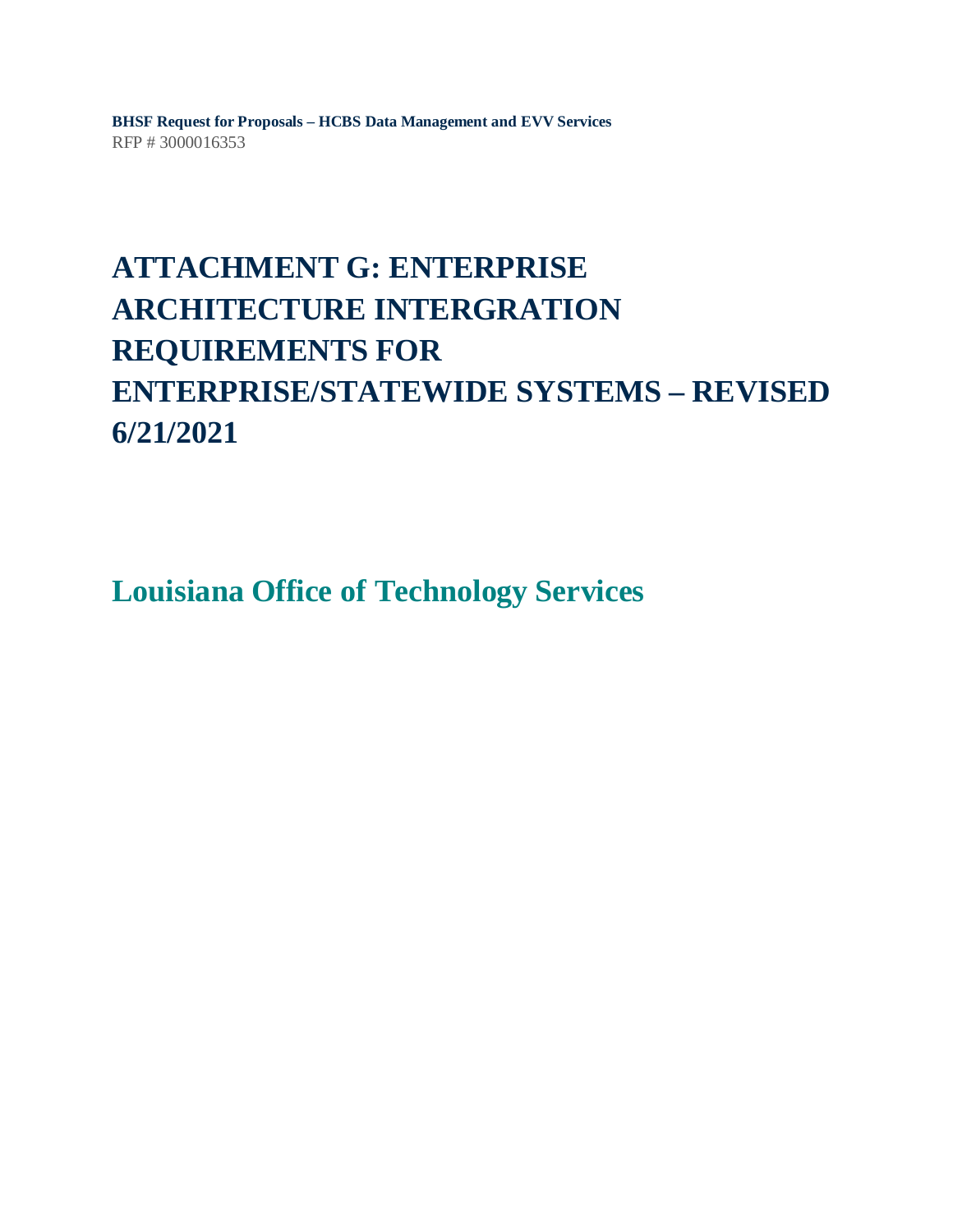| <b>Technology Overview</b>                      | 3              |
|-------------------------------------------------|----------------|
| <b>Key Goals</b>                                | 3              |
| <b>Operations and Governance</b>                | 3              |
| Software                                        | $\overline{4}$ |
| <b>Support Tiers</b>                            | 5              |
| Environments                                    | 6              |
| <b>Technology Stack</b>                         | 7              |
| Infrastructure                                  | 7              |
| Core Components                                 | 8              |
| Performance, Monitoring, & Lifecycle Management | 9              |
| <b>Contractor Requirements for Integration</b>  | 10             |
| <b>Example Service Level Agreements (SLA)</b>   | 11             |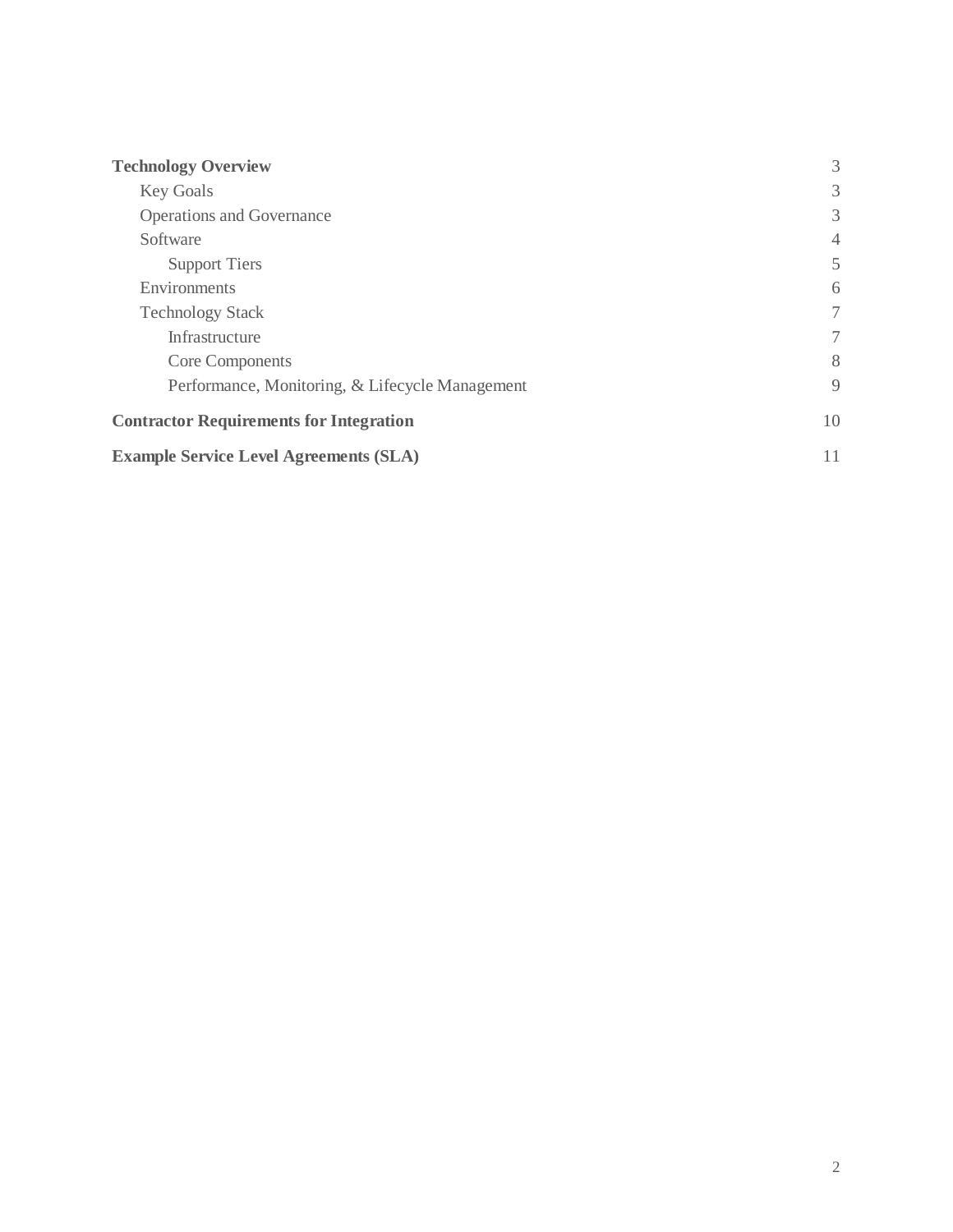# <span id="page-2-0"></span>**Technology Overview**

The State has made a significant investment in a hardware and software platform to form the foundation for development and hosting of statewide enterprise systems. The Enterprise Architecture (EA) platform consists of eight core components hosted on a hyper converged infrastructure spanning two State-owned data centers in an active-active configuration. This highly available platform (99.99% uptime) should be utilized for all enterprise or mission critical applications. The State has employed the core concepts of the software defined data center (SDDC); converging storage, networking, and compute resources into a single lifecycle model.

The platform is monitored through the coordinated use of the following tools: infrastructure and network monitoring, application performance monitoring (APM), security information and event management (SIEM), and log aggregation. This suite of tools allows the State to track and monitor the overall health and operation of the platform and to quickly respond to performance demands. A significant investment has been made in a DevOps approach and tooling including IT build and deployment automation.

In addition to the EA platform, the EA initiative provides for standardization of other areas of the software development lifecycle (SDLC). The State provides tools for project management, requirements definition, risks, issues, and other project documentation and artifacts. Contractors must use these State provided tools as part of the project management lifecycle.

## <span id="page-2-1"></span>**Key Goals**

- 1. The consuming application platform is irrelevant to the use of the EA component except in the methodology used to integrate. State standards require custom built, transfer, or non-COTS/SaaS systems to be developed in C#/.Net although other integrations may exist.
- 2. All applications or systems integrating into the EA platform must integrate into these components using standard SOAP/REST APIs or connectors or message queues within the ESB or APIGW.
- 3. All applications or systems integrating into the EA platform must integrate with the Identity Access Management /Single Sign On, API Gateway, and/or Enterprise Service Bus components, irrespective of which of the other components will be used.
- 4. All integrations must be reviewed and approved through the State's governance processes.

## <span id="page-2-2"></span>**Operations and Governance**

The Enterprise Architecture is designed upon the Information Technology Information Library (ITIL) and The Open Group Architectural Framework (TOGAF) frameworks. Integrating solutions shall adhere to the State's Enterprise Architecture Governance processes to include:

- **Change and Release Management**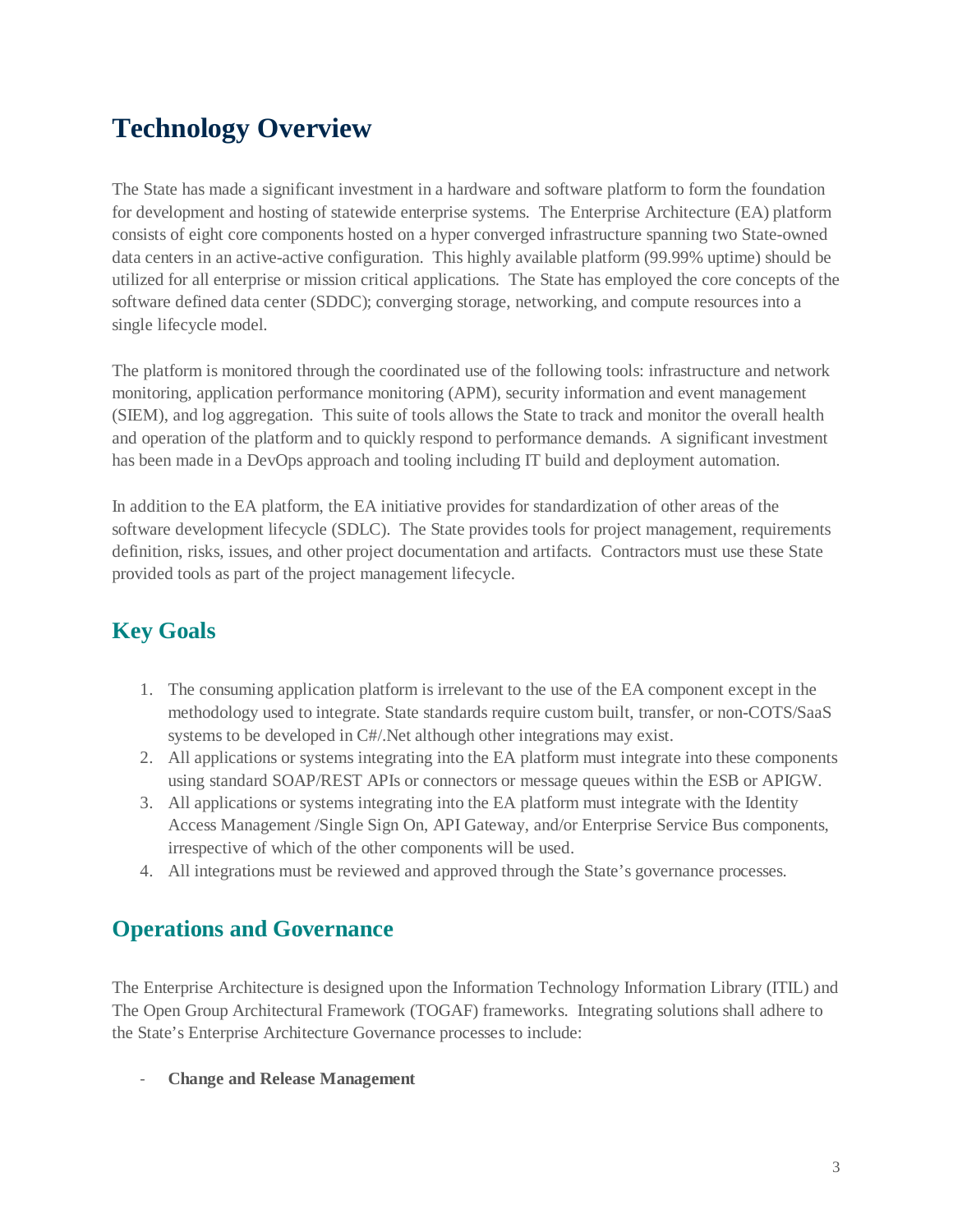- o Changes to Production must be submitted to the State's EA Change Control Board (CCB) for evaluation
- Performance Management
	- o Monitor and Report on Key Performance Indicators in accordance with Industry Best **Practices**
	- o Real-time Business and IT dashboards will be published
	- o Integrating systems shall define uptime and performance SLAs as part of any resulting contract
- **Incident and Problem Management**
	- o Any event that results in the violation of a Service Level Agreement (SLA) will require a Root Cause Analysis to be performed and reported to the State's CCB
- **Availability Management**
	- o High Availability and Enterprise Business Continuity and Disaster Recovery Plans (eBC/DR) will be tested and certified annually
	- o eBC/DR plans will align with agreed upon Recovery Time Objectives (RTO) and Recovery Point Objectives (RPO)

In alignment with TOGAF, the Integrator will align their solution with the State's Data, Application, and Infrastructure Architectural Domains. All artifacts will be maintained and updated as required to reflect changes to both business strategy and IT technologies.

### <span id="page-3-0"></span>**Software**

The eight components include the following:

- 1. **Identity Access Management/Single Sign On (IAM/SSO)** All users, both internal and external, are validated through a common security portal using Security Assertion Markup Language (SAML) for authorization and authentication. Users maintain a single account for use across all consuming systems. The use of JSON Web Tokens (JWT) has also been approved.
- 2. **API Gateway (APIGW)** Applications communicate through the APIGW to access other enterprise components and to integrate via web services (SOAP or RESTful) to systems both inside and outside of the State's network.
- 3. **Enterprise Service Bus (ESB)** The ESB provides API connections to legacy applications and mainframe systems in addition to providing support for process queues. Access to the ESB is done via web services (SOAP or RESTful) or through message queues.
- 4. **Master Data Management (MDM)** Stores common, shareable, reusable records, such as for an "entity" or a "person", to improve data integrity within and across applications statewide. Use of the MDM is highly encouraged by the State's Enterprise Data Management group to develop Statewide master person/entity relationships across the enterprise.
- 5. **Data Warehousing (DWH)** Statewide data storage system that allows for cross application or even statewide reporting of information.
- 6. **Electronic Document Storage (EDMS)** Document storage system that allows flexible and scalable storage of a variety of file types.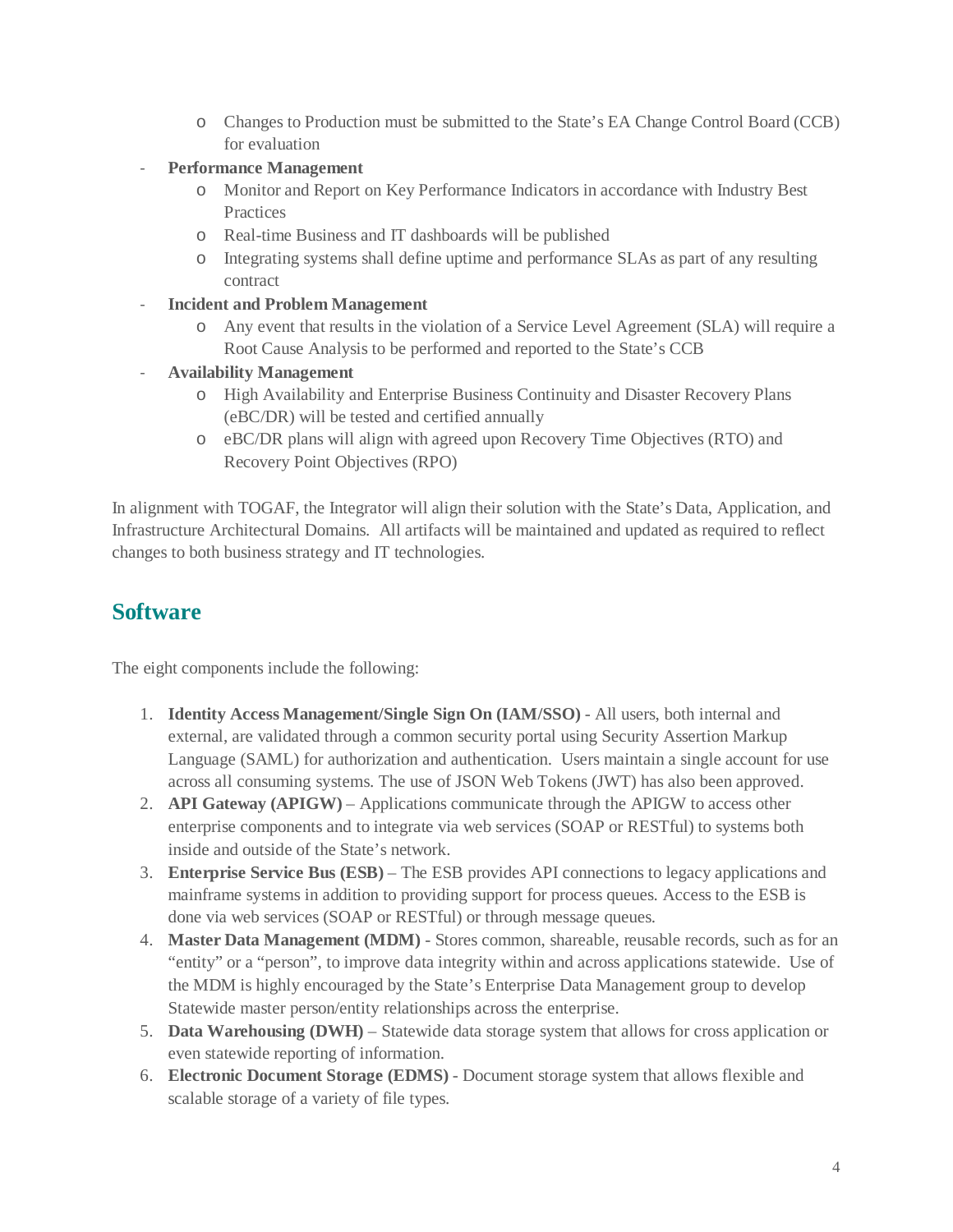- 7. **Consumer Communications (CC)** Allows for the production and distribution of internal and external communications via print, email, and SMS. The CC component fully integrates into the State's Enterprise Print Center for print and mail fulfillment.
- 8. **Business Rules Engine (BRE)** Creates and maintains the rules that underlie the decision logic within an application.

## <span id="page-4-0"></span>**Support Tiers**

These components are separated into two support tiers. Contractors are required to utilize Tier 1 components for any system integration. Use of Tier 2 components is not mandatory but is highly encouraged where appropriate. The proposer should describe which Tier 2 components they intend to utilize and how they will be utilized.

**Tier 1:** 

- Identity Access Management/Single Sign On
- API Gateway
- Enterprise Service Bus

### **Tier 2:**

- Master Data Management
- Data Warehousing
- Electronic Document Storage
- Consumer Communications
- Business Rules Engine

In addition to these components, the EA system uses many software systems for reporting, monitoring, file transfers, workload scheduling, work management, application lifecycle management, and other ancillary functions.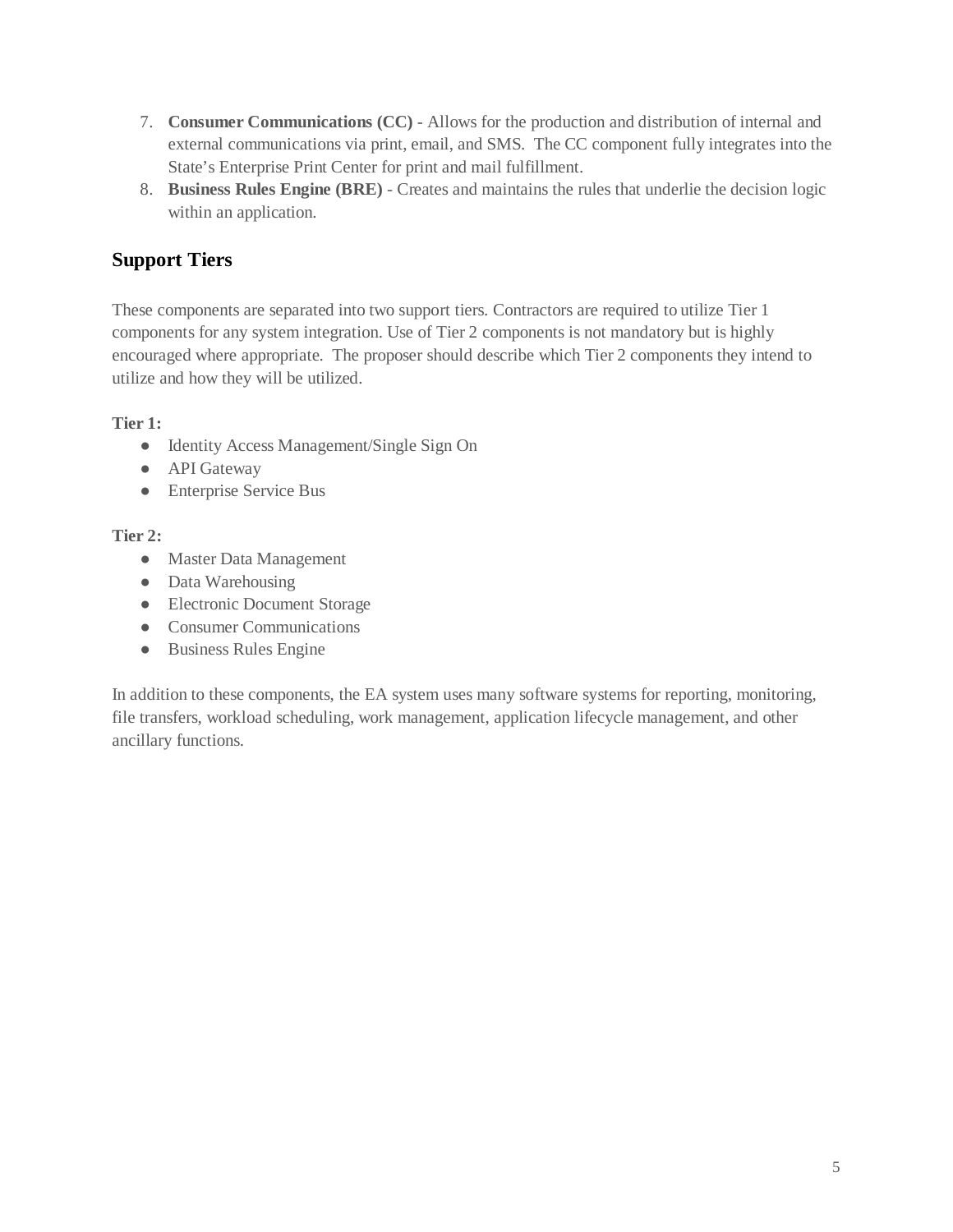

*Figure 1 - EA Conceptual Model*

## <span id="page-5-0"></span>**Environments**

The EA system provides three environments into which consuming systems to integrate. These environments are separated according to the data classification of any data processed by consuming systems, according to the data classifications rules in the OTS Information Security Policy. The three environments are:

- 1. **Production (PROD)** Contains all production systems. The use case for this environment is for any production system. This environment is highly available, in an active/active configuration.
- 2. **Non-Production/Restricted (NPR)** Contains non-production systems which consume or process restricted information. Use cases for this environment include User Acceptance Testing (UAT), Staging, and Conversion.
- 3. **Non-Production/Non-Restricted (NPNR)** Contains non-production systems which consume or process non-restricted information. Use cases for this environment include Development,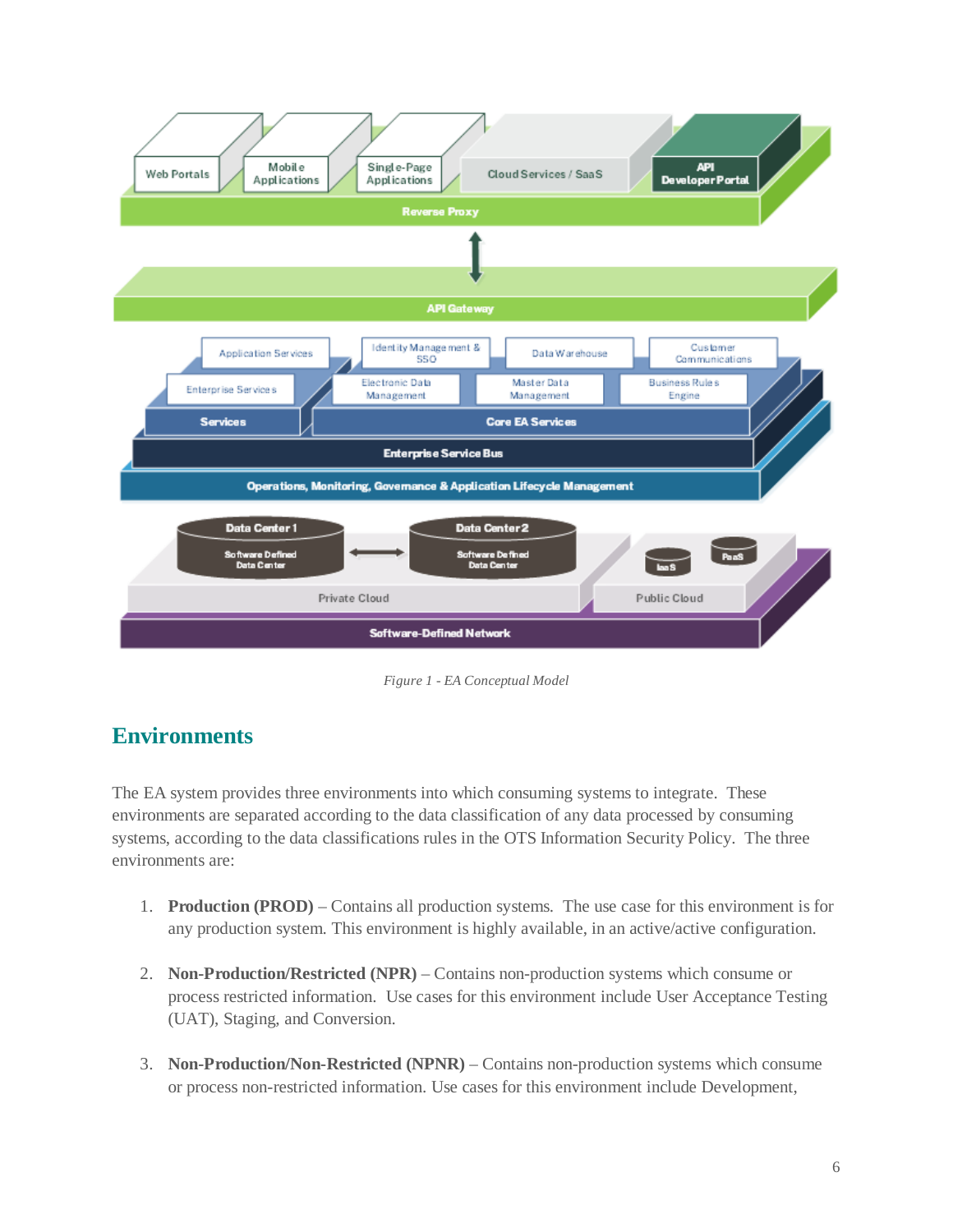System Integration Test (SIT), and Training. This environment is highly available, in an active/active configuration.

Additionally, the EA system has a single **Development (DEV)** environment which is not exposed for consuming system use. The Development environment is used for testing EA platform upgrades, hardware and software updates, and other system changes.



## <span id="page-6-0"></span>**Technology Stack**

Version numbers are shown, where appropriate, and are subject to change

### <span id="page-6-1"></span>**Infrastructure**

| <b>Item</b><br><b>Vendor</b> | <b>Description</b> | <b>Version</b> |
|------------------------------|--------------------|----------------|
|------------------------------|--------------------|----------------|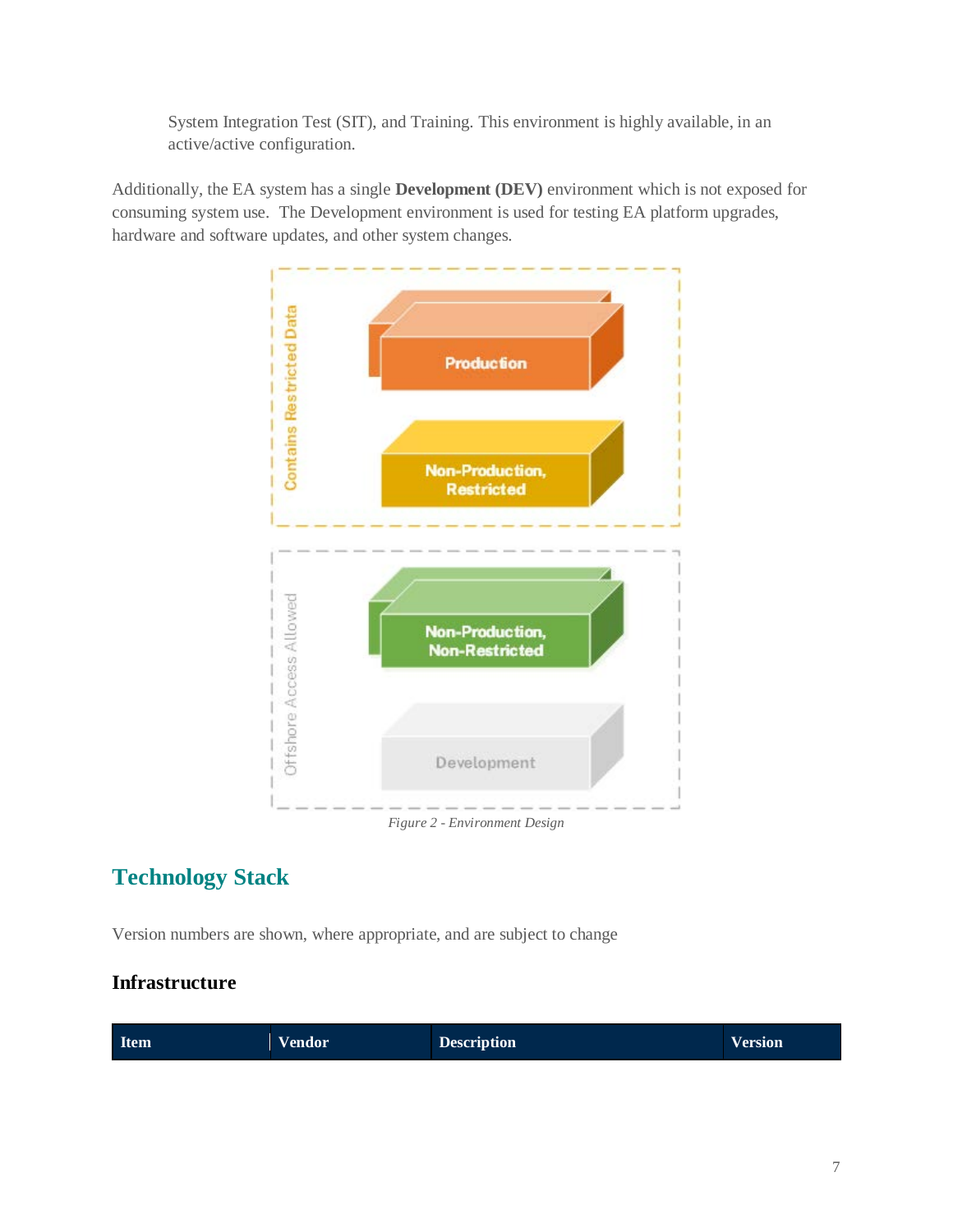| <b>Nutanix</b>                    | Nutanix/Dell   | Hyper-converged computing with compute,<br>storage and virtualization consolidated into<br>a single appliance |                     |
|-----------------------------------|----------------|---------------------------------------------------------------------------------------------------------------|---------------------|
| <b>VxRail</b>                     | Dell           | Hyper-converged computing with compute,<br>storage and virtualization consolidated into<br>a single appliance |                     |
| <b>ESXi</b>                       | <b>VMware</b>  |                                                                                                               |                     |
| vCenter                           | <b>VM</b> ware |                                                                                                               |                     |
| <b>NSX</b>                        | <b>VMware</b>  |                                                                                                               |                     |
| <b>SRM</b>                        | <b>VMware</b>  |                                                                                                               |                     |
| <b>Windows Server</b>             | Microsoft      | <b>Standard OS for Windows</b>                                                                                | 2012 R <sub>2</sub> |
| <b>RedHat Enterprise</b><br>Linux | RedHat         | <b>Standard OS for Linux</b>                                                                                  |                     |
| MS SQL Server 2014                | Microsoft      | Enterprise Database/Storage Engine                                                                            | Enterprise          |

## <span id="page-7-0"></span>**Core Components**

| <b>Item</b>                                                                                                               | <b>Vendor</b>        | <b>Description</b>                                                                                                                              | <b>Version</b>     |
|---------------------------------------------------------------------------------------------------------------------------|----------------------|-------------------------------------------------------------------------------------------------------------------------------------------------|--------------------|
| <b>Decision Center,</b><br><b>Decision Server</b>                                                                         | <b>IBM</b>           | Business Rules Engine (BRE)                                                                                                                     | v8.x               |
| <b>Exstream</b>                                                                                                           | Opentext             | Client Communications, Correspondence<br>Generation (CC)                                                                                        | v9.x               |
| Pentaho                                                                                                                   | Hitachi Data Systems | Data warehouse and Analytics (DWH)                                                                                                              | V <sub>2</sub> x   |
| <b>Case Foundation,</b><br><b>Content Manager,</b><br><b>Enterprise Records</b><br><b>Foundation</b>                      | <b>IBM</b>           | Electronic Document Management (EDMS)                                                                                                           | V <sub>2</sub> 5.X |
| webMethods                                                                                                                | Software AG          | Enterprise Service Bus (ESB)                                                                                                                    | v9.x               |
| <b>API</b> Gateway                                                                                                        | <b>Broadcom</b>      | Enterprise API Gateway                                                                                                                          |                    |
| <b>Identity Manager for</b><br><b>Consumers and</b><br><b>Business Users,</b><br><b>Identity Suite, Single</b><br>Sign On | <b>Broadcom</b>      | Security integration product; includes<br>access management, directory services<br>integration capability, and identity<br>management (IAM/SSO) | v12.x              |
| <b>InfoSphere</b>                                                                                                         | <b>IBM</b>           | Master Data Management suite (MDM)                                                                                                              |                    |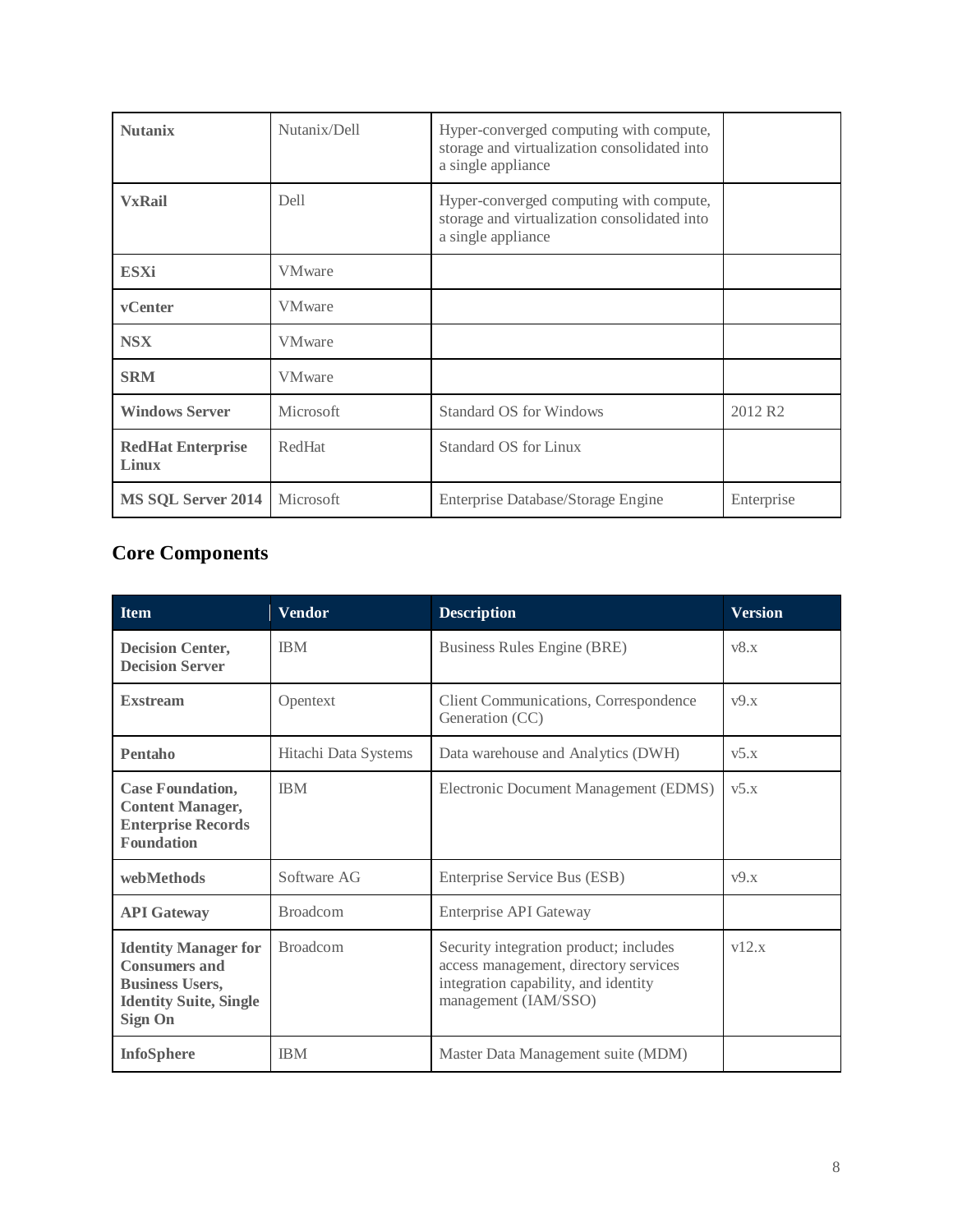## <span id="page-8-0"></span>**Performance, Monitoring, & Lifecycle Management**

| <b>Item</b>                                         | <b>Vendor</b>   | <b>Description</b>                                  | <b>Version</b> |
|-----------------------------------------------------|-----------------|-----------------------------------------------------|----------------|
| <b>Bamboo</b>                                       | Atlassian       | Continuous Integration, Deployment, and<br>Delivery |                |
| <b>GitHub Enterprise</b>                            | GitHub          | Source Code Repository                              | 2.7            |
| <b>IBM Workload</b><br><b>Scheduler</b>             | <b>IBM</b>      | Job Scheduling                                      |                |
| <b>Jama</b>                                         | Jama Software   | Requirements Tracking & Control                     |                |
| <b>JIRA</b>                                         | Atlassian       | Issue & Project Tracking                            | 7.0            |
| <b>McAfee Enterprise</b><br><b>Security Manager</b> | Intel           | DevOps/Automation                                   |                |
| <b>MoveIT</b>                                       | Ipswitch        | <b>Enterprise Managed File Transfer</b>             |                |
| <b>Nagios</b>                                       | <b>Nagios</b>   | Infrastructure monitoring/alerting                  | XI             |
| <b>NewRelic APM</b>                                 | <b>NewRelic</b> | Application performance monitoring                  |                |
| <b>Puppet Enterprise</b>                            | Puppet          | DevOps/Automation                                   |                |
| <b>Splunk</b>                                       | Splunk          | Operational Intelligence                            |                |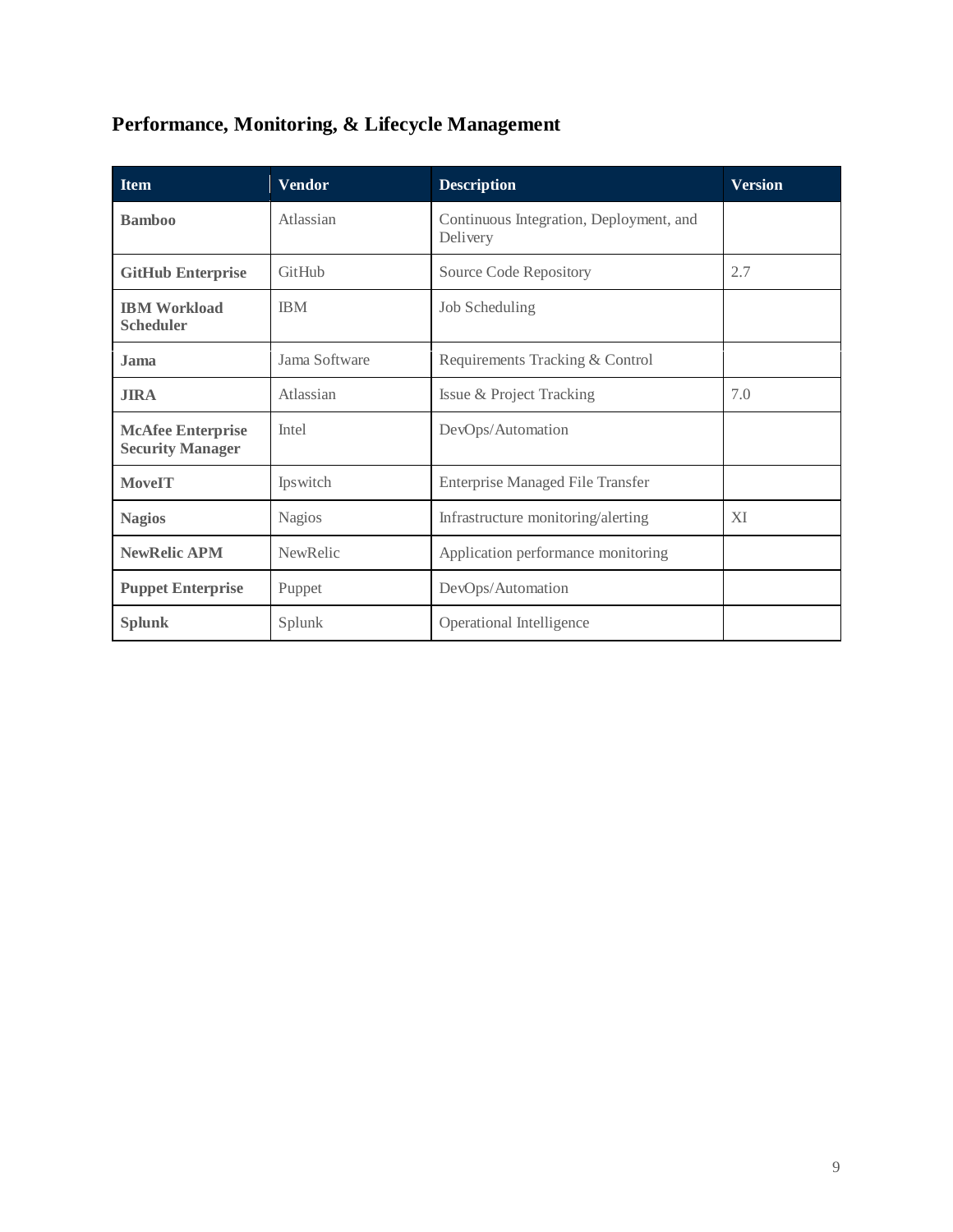# <span id="page-9-0"></span>**Contractor Requirements for Integration**

Proposers shall describe how their solution will integrate with the State's Identity Access Management/Single Sign On system for both internal and external users. Integrating systems must use this system for all authentication and authorization functions.

Proposers shall describe how their solutions will utilize the State's Enterprise Service Bus and API Gateway for all API or real time interfaces, or any interactions with other EA or State technology components. All integrating connections must be made using standard SOAP/REST APIs or connectors or message queues within the Electronic Service Bus or API Gateway. The use of JSON Web Tokens (JWT) may be approved by the State.

Contractors shall utilize the State's MoveIT platform for all file transfers. The preferred connection method is FTPS (FTP over SSL) which requires a server-side CA certificate - no self-signed certificate will be allowed. 256-bit, FIPS 140-2 validated AES encryption is used to protect any transmitted files from unauthorized use, theft, hacking and/or viewing while stored on State resources. PGP/GPG file type encryption is also required with an exchange of public keys.

Proposers shall describe how each Tier 2 component will be leveraged in their solution. If proposing an alternative to one of the Tier 2 components, proposers must describe their alternative solution in detail and explain why the approach is more beneficial to the State. This explanation must include financial and project impacts, preferably in the form of Return on Investment (ROI), and including information regarding any value added in respect to project implementation schedule, ease of implementation, and technology alignment.

If the proposer's solution will not use a Tier 2 component, the Proposer must explain in detail why this approach is necessary and beneficial to the State.